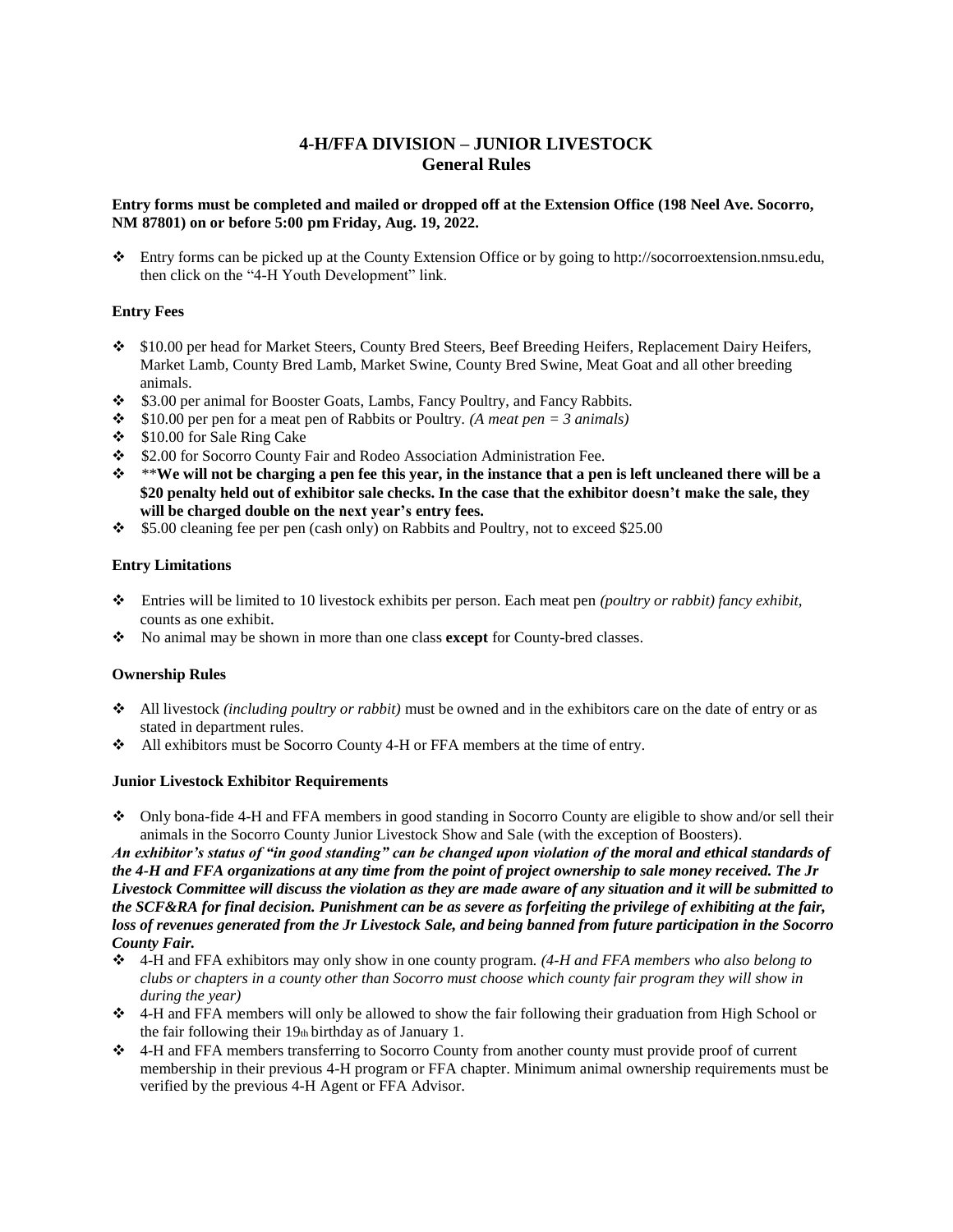#### **Fair Schedule**

- **All animals must be on the fairgrounds Wednesday of the fair by 1:00 PM**. Animals may arrive Wednesday, Sept. 1st from 7:00 am to 1:00 pm.
- All market animals must be weighed and classified on the Wednesday 1:00 PM *(until weighing is completed).*
- $\triangleleft$  All rabbits and poultry must be checked in between 1:00 pm and 6:00 pm on Wednesday, Sept. 1st.
- All breeding animals must be checked in by 1pm on Wednesday, Sept. 1st.
- Booster goats are only brought in for the Booster Goat Show and taken home.
- All Junior Livestock exhibitors will have a meeting following the Round Robin Showmanship contest on Friday, Sept. 3rd.
- **All exhibitors must show their animals at the scheduled times for the class/shows that they have entered**. In the case of scheduling conflicts, the exhibitor must meet with the Barn Superintendent and/or the adult advisor in advance to make arrangements for a substitute**.** All substitutes must be Socorro County 4-H and FFA members in good standing.
- Failure to show an animal at the scheduled time without making prior arrangements approved in advance will result in disqualification from that class.

|--|

| peneume<br>Wed, 9/1 | 7am-1pm            | $\blacksquare$ | <b>Check In</b>                                                                           |
|---------------------|--------------------|----------------|-------------------------------------------------------------------------------------------|
|                     | 1 <sub>pm</sub>    |                | Weigh In                                                                                  |
| Thurs, $9/2$        | 8am                | $\blacksquare$ | <b>Dairy Goat Show</b>                                                                    |
|                     | 9am                | ۰              | <b>Market Goat Show</b>                                                                   |
|                     |                    | $\blacksquare$ | followed by the Booster Goat Show                                                         |
|                     |                    | $\blacksquare$ | followed by the County Bred Goat Show                                                     |
|                     | 11am               |                | <b>Booster Rabbit Show</b>                                                                |
|                     |                    | $\blacksquare$ | followed by the Fancy Rabbit Show                                                         |
|                     |                    |                | followed by the Meat Rabbit Show                                                          |
|                     |                    | $\blacksquare$ | followed by the Booster Chicken Show                                                      |
|                     |                    | $\blacksquare$ | followed by the Fancy Chicken Show                                                        |
|                     |                    | $\blacksquare$ | followed by the Meat Chicken Show                                                         |
|                     |                    | $\blacksquare$ | followed by the Open Rabbit Show                                                          |
|                     |                    | $\blacksquare$ | followed by the Open Chicken Show                                                         |
|                     | 6pm                | -              | <b>Market Swine Show</b>                                                                  |
|                     |                    |                | followed by the County Bred Show                                                          |
| Fri, 9/3            | 8:30am             | $\blacksquare$ | <b>Market Lamb Show</b>                                                                   |
|                     |                    |                | followed by the Booster Lamb Show                                                         |
|                     |                    | $\blacksquare$ | followed by the County Bred Show                                                          |
|                     | 12pm               |                | <b>Market Steers</b>                                                                      |
|                     |                    | $\blacksquare$ | followed by County Bred Steers                                                            |
|                     |                    | $\blacksquare$ | Round Robin Showmanship Contest 30 min following county bred steers                       |
|                     |                    |                | *Mandatory exhibitor meeting for Jr Livestock Sale immediately following the Round Robin. |
| Sat, 9/4            | $1:30 \text{pm}$ - |                | <b>Buyer registration and refreshments</b>                                                |
|                     | 3pm                | $\blacksquare$ | <b>Jr Livestock Sale</b>                                                                  |
| Sun, 9/5            | <b>TBD</b>         | $\blacksquare$ | <b>Release of livestock</b>                                                               |

 The schedule for the Junior Livestock Sale will be determined by the Fair Book Rules for the respective departments with final approval by the Livestock Committee.

#### **Weighing In**

- All Market Lambs, Swine, Goats, and Steers will weigh in according to the Large Livestock Weigh-In Schedule.
- $\bullet$  The Weigh-In schedule for large livestock is tentative and depends upon the number of animals and the time required to complete the weigh-in process.
- Meat Poultry and Meat Rabbits will be weighed at the Small Stock Barn on the Thursday of the fair.
- $\bullet$  Market animals will be officially weighed and classified only one time during the scheduled weigh in period.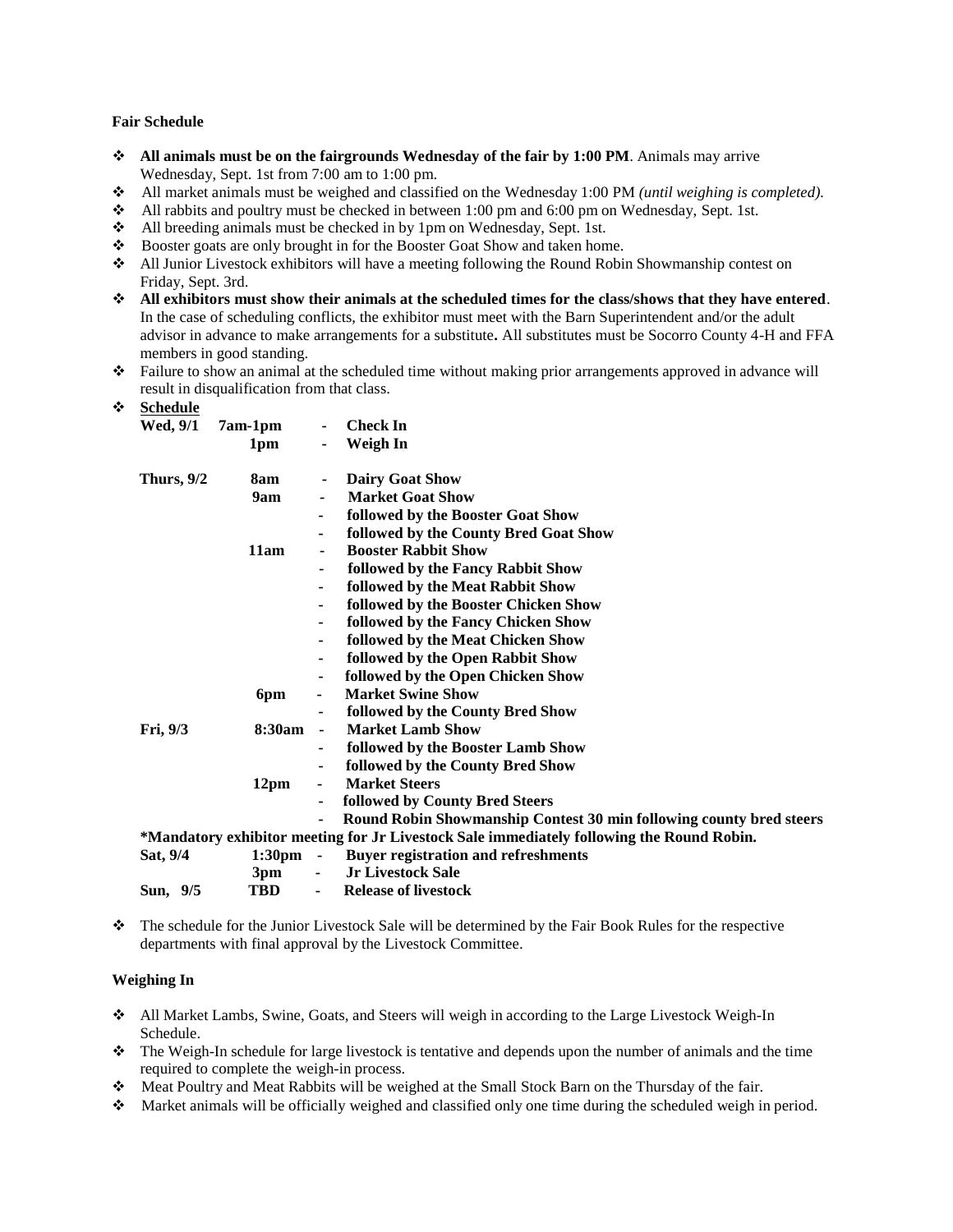- All exhibitors must be present or have a representative for the weigh-in and classification of their animals.
- The Weigh Master and Livestock Superintendents will manage the weigh-in with assistance from the other Department Superintendents, the County Extension Agents, FFA Advisors, and Livestock Committee members.
- $\bullet$  The Weigh Master reserves the right to check the balance of the scales at any time.

## **Health and Safety**

- Animals with skin lesions will be checked for ringworm. The Livestock Committee will arrange for trained personnel to sample and examine skin lesions to determine the presence of ringworm. Animals with active ringworm lesions will be denied entrance to the fair. Market sheep and goats must have body wool/hair equal to or less than  $\frac{1}{2}$ ".
- Absolutely no unauthorized activities will be allowed in or around the livestock area. Exhibitors must adhere to safe conduct at all times.
- NO radios, CD players, stereos or other electronic devices are allowed in the livestock areas.
- No horsing around allowed in the livestock area. Check with the superintendent before engaging in questionable activities *(Such as water fights).*
- Only persons authorized by the Socorro County Fair and Rodeo Association Board may be allowed to remain in or around the livestock area overnight.
- Animals which cannot be controlled by the exhibitor will not be allowed to show and must be removed from the fairgrounds for the safety of the exhibitor and others at the fair. Cattle exhibitors will be held to a 3 strike rule; in the event an animal drags or escapes from the exhibitor or representative of the exhibitor, the animal will be deemed uncontrollable and sent home immediately.
- All breeding stock must be halter broke *(except for hogs).*
- $\bullet$  Livestock exhibitors are the only ones allowed to have camp trailers parked behind the barn. Arrangements must be made on the junior livestock entry form and are subject to approval by the Fair board.

### **Animal Care**

- Each Exhibitor is responsible for the proper care and security of his/her own animal(s) and his equipment at all times.
- Exhibitors must clean their pens and have all animals fed before 9:00 AM and before 7:00 PM daily; with the exception of Thursday, in which animals can be fed after the pig show.
- Exhibitors must supply their animal with clean bedding. Sand, wood chips or wood shavings (No sawdust) will be permitted for bedding. Sand will be the only bedding provided by the Fair Association.
- Exhibitors must provide their own feed, water, and containers. If animals are not fed or watered, necessary items will be supplied and expenses charged to the exhibitor. Money due to the exhibitor from any and all premiums and/or sale money will be applied first to any expenses incurred to care for his/her animal(s).
- $\bullet$  Exhibitors are responsible for storing and securing their belongings. The fair does not take responsibility for lost or stolen items.
- Exhibitors or associations of exhibitors that fail to care for livestock as outlined or that are caught stealing or tampering with another exhibitors belongings (livestock, gear and supplies, feed, etc) will receive an official letter of warning from the livestock committee on their first violation. Any further violation will result in being banned from future exhibition at the Socorro County Fair.
- All livestock exhibitors are required to use the standard Socorro County Fair display cards showing the name of the owner, the breeder, and other information.
- $\bullet$  The Department Superintendent will assign pens for each exhibitor's animal(s).
- An area will be provided for exhibitors to store feed, buckets and other equipment. No feed will be left out at any time.
- All livestock must be kept thoroughly cleaned, groomed, and in show condition from 9:00 AM until 7:00 PM daily until the fair closes.
- Animals shall not be left in the wash rack for extended periods of time. Wash racks must be cleaned out after use.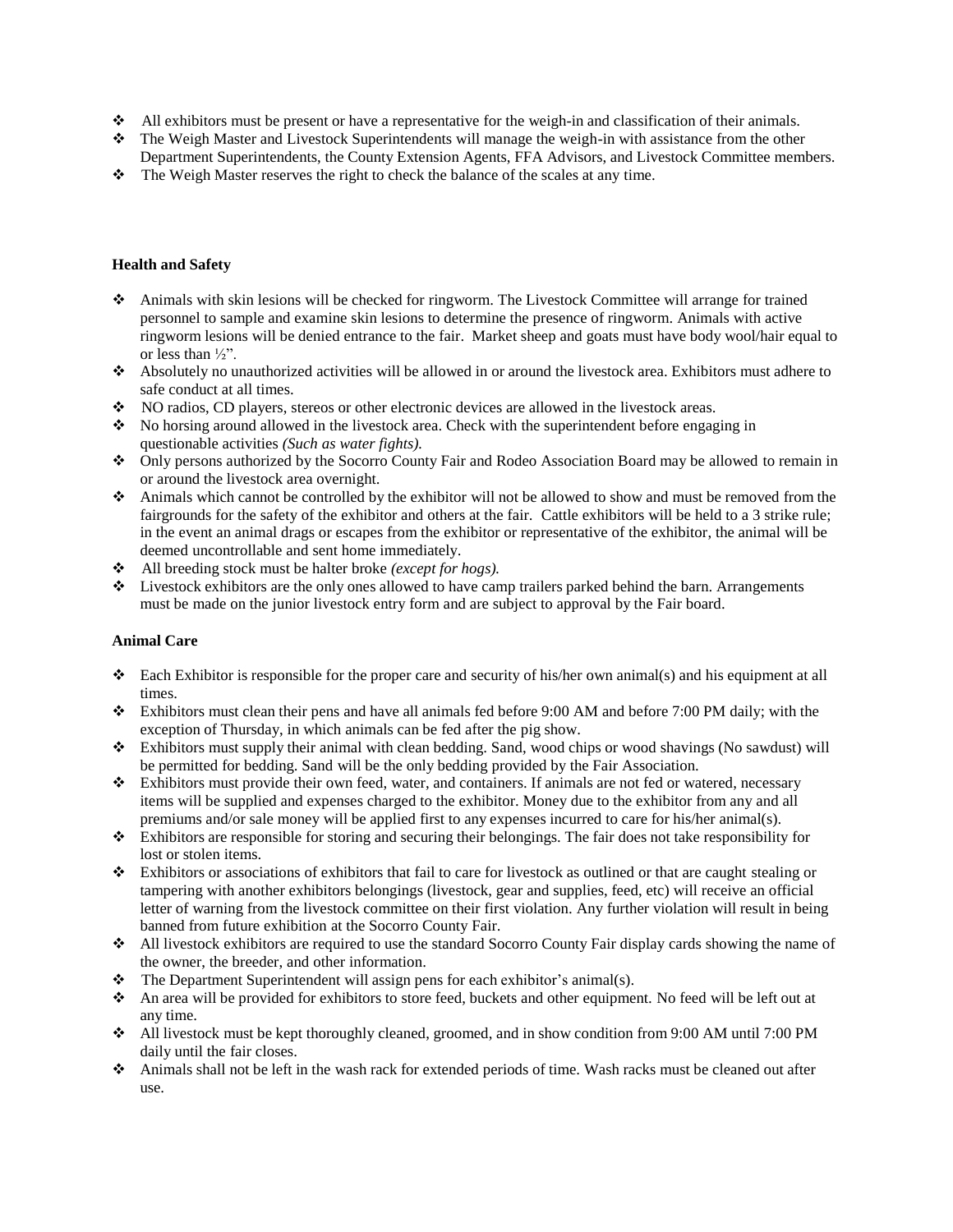- The Livestock Committee reserves the right to refuse entry of livestock, for competition, that are not in suitable show condition.
- $\div$  Exhibitors are responsible for the disposition of their animals that do not make the sale.
- Livestock must be kept on exhibit until the designated fair closing time on Sunday. Any violation of this will suspend showing at the Socorro County Fair for a year.

## **Ethics**

 Any livestock exhibitor, family member or associate of an exhibitor found guilty of any unethical practice as determined by the Fair Board will forfeit all awards and sale money, if any, received by the exhibitor. The owner of the animal will be banned from future Fair participation until such time as reinstatement is made by the Fair Board.

*An exhibitor's status of "in good standing" can be changed upon violation of the moral and ethical standards of the 4-H and FFA organizations at any time from the point of project ownership to sale money received. The Jr Livestock Committee will discuss the violation as they are made aware of any situation and it will be submitted to the SCF&RA for final decision. Punishment can be as severe as forfeiting the privilege of exhibiting at the fair,* loss of revenues generated from the Jr Livestock Sale, and being banned from future participation in the Socorro *County Fair.*

## **Unethical Practices specific to livestock include, but are not limited to, the following:**

- Doctoring, doping, or injecting animals for body fill-ins of any type.
- Altering, changing, defacing, or modifying the markings or the body structure of the animal.
- Purposefully giving harmful or damaging treatment to another exhibitor's livestock.
- Removing, altering, damaging, or changing ear tags. Ear tags that have been lost must be reported immediately to the Livestock Committee. The tags must be presented with the animal.
- Applying water or other liquids to fleece for the purpose of increasing weight.
- Externally applying such things as liniments and blistering agents that could cause changes in skin condition.
- $\div$  NO ANIMAL MAY BE BOUGHT OR SOLD TO PARTICIPATE IN OTHER EVENTS INCLUDING OTHER FAIRS!
- Any violation of the ethics rules can result in the disqualification of the offender from the show and/or sale and the forfeiture of all awards and sale money, if any, received by the exhibitor.

## **Showing**

- Adults are not allowed to coach Junior Livestock Exhibitors in the show ring.
- $\bullet$  No one except exhibitors and officials will be allowed in the show ring while the animal is being judged.
- All animals must be shown by their owners in both the judging arena and the sale ring. No exceptions will be made except for the following:
	- 1. The exhibitor has met with the livestock committee in advance and has obtained approval for the exception prior to the show.
	- 2. The exhibitor has obtained prior approval from the superintendent for an exception made because of scheduling conflicts or and emergency (illness, death in the family, etc.)
	- 3. The owner has two or more animals in the same class.

Any animal that cannot be controlled by the exhibitor will receive assistance from ring help in placing the animal *in a location that minimizes risk to the exhibitor, the animal and the others in the ring. The ring help cannot help in the showing of the animal and will only be used to keep the animal in the designated location. After being aided by ring help the exhibitor may not join in the procession of the show but remain in the designated area for the duration of that class. Utilization of the animal in the placing of the class will fall at the discretion of the judge.*

- All substitutes must be Socorro County 4-H and FFA members in good standing.
- Judges will offer reasons for placing at the time of judging. Decisions of the judge are final and may not be appealed.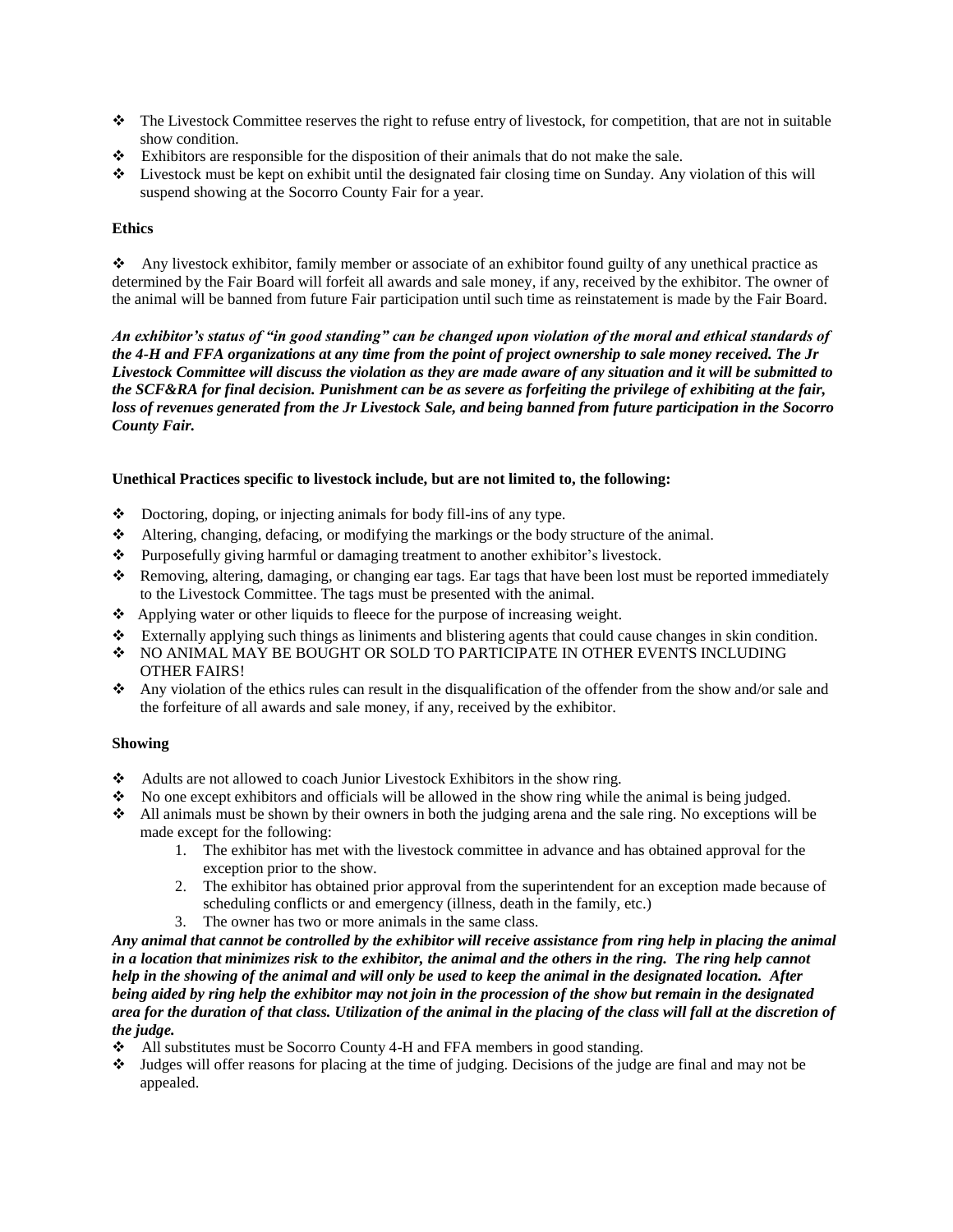Champion and Reserve Champion for each show will be selected only if the judge believes the entries merit the award.

### **Fitting and Grooming**

- Only exhibitors, family members, bona fide leaders, Extension agents, FFA teachers, will be permitted to help fit and groom animals. Exhibitors must be present during the grooming and fitting of animals
- Any violation of the showing rules can result in the disqualification of the offender from the show and/or sale and the forfeiture of all awards and sale money, if any, received by the exhibitor.

## **Awards and Guidelines Champion and Reserve Champion**

- Buckles will be awarded to Junior Livestock exhibitors whose livestock projects winning Champion or Reserve Champion ribbons are listed below.
- Rules for awarding championships are listed by department. See the appropriate department in this book for the individual rules.
- Grand Champion and Reserve Champion awards for each show will be selected only if the judge rules that the entries merit awards.
- Judges will give reasons for placing at the time of judging. All judges' decisions are final and are not subject to appeal.
- All Championship buckles will be awarded at the time of selection.
- The Grand Champion shall mean the best animal in each department as awarded by the judge of that department.
- $\bullet$  The Reserve Champion shall mean the second best animal in each department as awarded by the judge of that department.

### **Buckle Championships**

- Grand Champion and Reserve Champion Market Steer
- Grand Champion County Bred Steer
- Grand Champion Breeding Heifer
- Grand Champion and Reserve Champion Market Swine
- Grand Champion County Bred Swine
- Grand Champion and Reserve Champion Market Lamb
- Grand Champion County Bred Lamb
- Grand Champion and Reserve Champion Meat Goat
- Grand Champion County Bred Goat
- Grand Champion Meat Pen of Poultry
- Grand Champion Meat Pen of Rabbits
- Best of Show Fancy Poultry
- Best of Show Fancy Rabbit
- Highest Daily Weight Gain Steer
- $\triangleleft$  Chuck Monette Memorial Spirit Award

### **Highest Daily Weight Gain Buckle** *(Market Steers Only*

\* A buckle will be awarded to the Junior Livestock Exhibitor showing the Market Steer that has gained the most weight during the period beginning at the Market Steer weigh-in and ending at the Socorro County Fair.

#### **Showmanship Buckles & Award Guidelines**

 $\bullet$  Showmanship will be judged during the Junior Livestock show.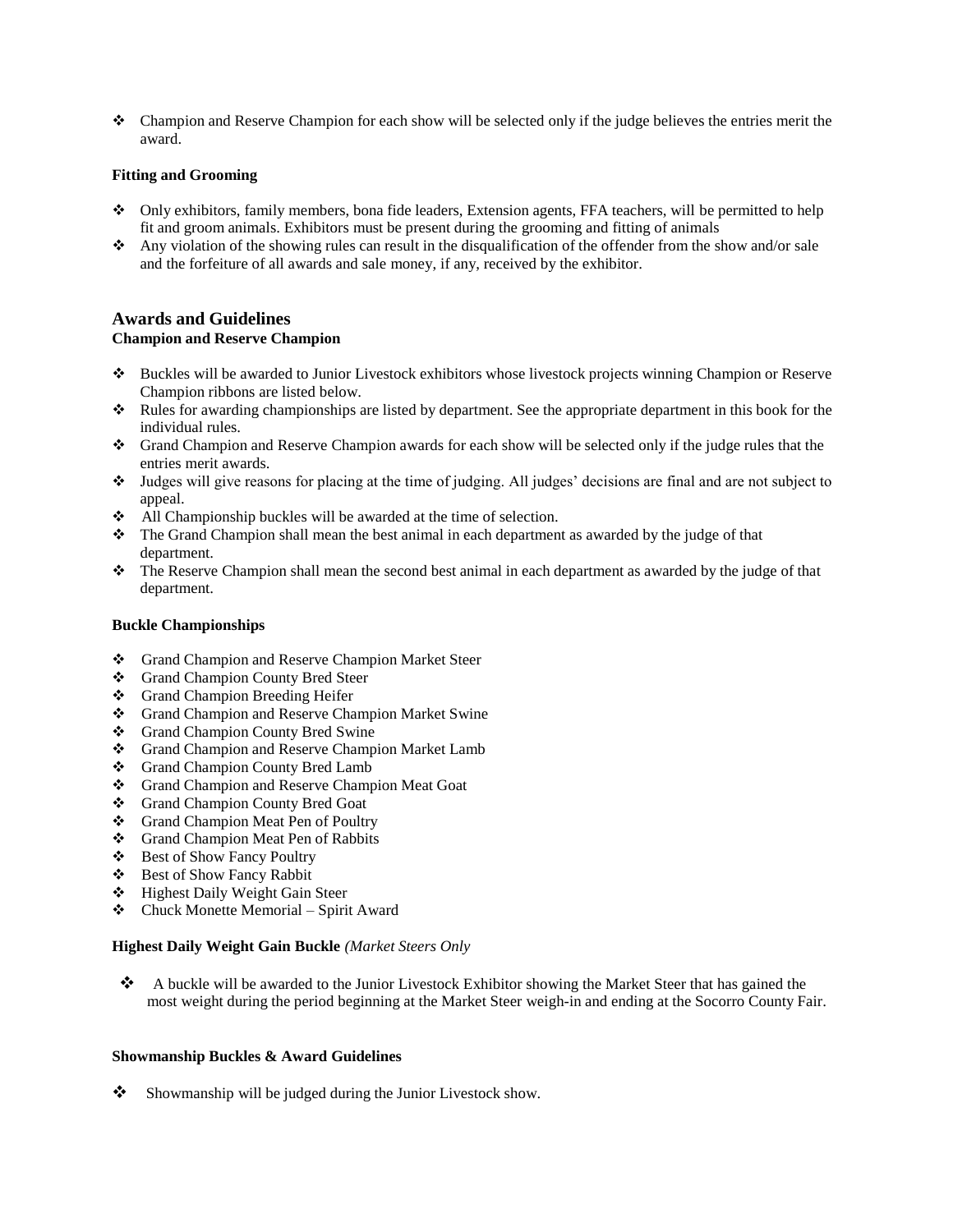- Showmanship buckles will be given to Junior Livestock exhibitors who best demonstrate cooperation, showmanship, and conduct in the show ring.
- At the judge's request, a special showmanship class for selected Junior Livestock exhibitors may be added.
- Each showmanship winner will be awarded buckles at the Livestock Sale.
- $\bullet$  The champion showman from each species will compete in a round robin showmanship contest on Friday following the county bred steer show. A Reserve Champion Showman will be chosen by the showmanship judge so that in the case that the Champion Showman wins multiple species, a Reserve will be chosen to also participate in the round robin. Each exhibitor will be responsible for arranging for the animals they will use to show; each exhibitor will need a goat, pig, lamb and steer to show. The winner of the round robin showmanship will receive a show box.

### **Showmanship Classes**

- Cattle
- Swine
- Sheep
- Meat Goats
- ❖ Rabbits
- Poultry

# **Junior Livestock Sale**

### **Number of Animals Sold Per Department**

- ❖ Steers:
	- $-1-45$  head  $= 10$  sale slots
	- 1 additional for every 6 head over 40; i.e. 46-51 11 sale slots, 52-57 12 sale slots, etc
- ❖ 1 County Bred Steer
- Swine/Goats/Sheep:
	- $-6-11$  head  $= 2$  sale slots
		- 12-17 head  $=$  4 sale slots
		- 18-23 head  $= 6$  sale slots
		- $24-29$  head = 8 sale slots
		- $30-40$  head = 14 sale slots
		- $41-50$  head = 15 sale slots
		- $51-65$ head = 16 sale slots
	- 1 additional for every 6 head over 60; i.e. 66-71 17 sale slots, 72-77 18 sale slots
- $\div$  1 Dairy Heifer (with a minimum of 6 head; 18 head required for 2 sale slots)
- $\div$  1 pen of Meat Poultry (with a minimum of 4 pens)
- $\div$  1 pen of Meat Rabbits (with a minimum of 4 pens)
- $\div$  1 Sale Ring Cake
- $\mathbf{\hat{P}}$  Number of animals to be sold will be posted with the show schedule.
- The Livestock Committee reserves the right to determine the number of animals to be sold.
- All sale exhibitors will have to turn a thank you card into livestock committee by noon on Saturday, August 31st. If the thank you card is not received we will deduct \$250 from the sale proceeds of that Exhibitor.
- Beginning at the 2020 Socorro County Fair, steer exhibitors will only be eligible to sell one steer in the Jr Livestock Sale. Every exhibitor is still eligible to sell two animals in the sale of which only one may be a steer.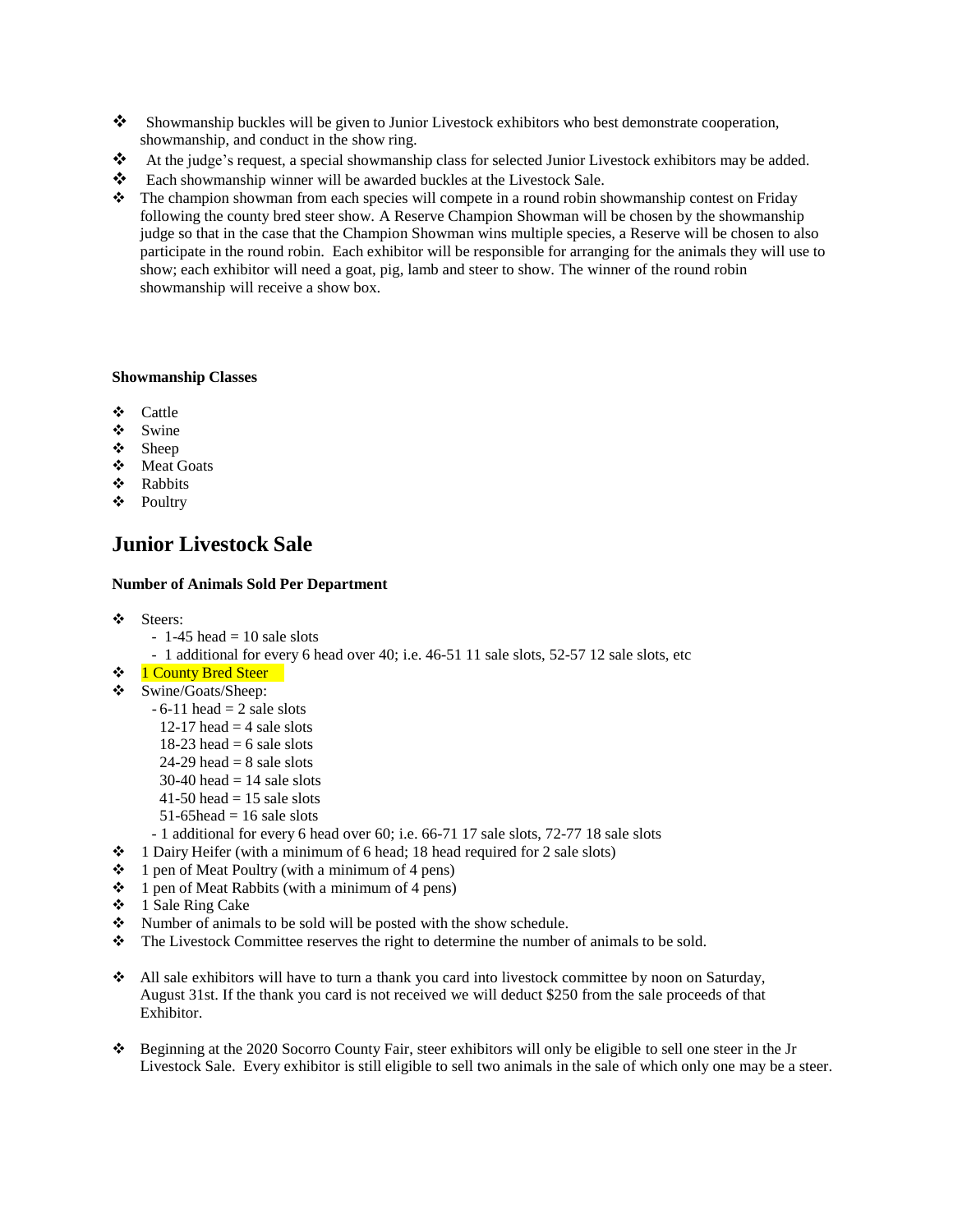## **Sale Eligibility**

- **Sale order will be determined by the Livestock Committee.**
- $\triangle$  All Junior Livestock Exhibitors must declare animals eligible for the Jr. Livestock Sale to the species superintendent. A Jr. Livestock meeting will be held 30 minutes after the completion of the Round Robin Showmanship contest for this purpose.
- $\bullet$  All exhibitors who will be taking more than one animal of a single species to the sale must indicate which animal the exhibitor plans to take to the sale.
- If the exhibitor does not indicate a preference, the exhibitor's animal normally listed first in the usual sale order will be sold
- Lottery Sale Slot- the Livestock committee will put all sale exhibitors in a hat and draw for last sale slot. This excludes Champions and Reserve Champions.

### **Conduct of the exhibitor in the sale ring**

- $\bullet$  Exhibitor is required to dress in clean and neat clothing in the sale ring, NO hats, t-shirts, tank tops, sleeveless shirts, bare midriffs, or shorts are allowed in the sale ring. The dress code will be strictly enforced**.**
- All animals *(especially steers)* must be fitted for the Junior Livestock Sale. The fitting requirements will be strictly enforced.
- Exhibitors and their families may not seek special privileges from buyers, such as buy-backs, for any reason.
- Any exhibitor asking for a buy-back or other special privileges will be subject to disciplinary action by the Socorro County Fair Board, which may include, but is not limited to, expulsion from the sale, forfeiture of all awards and sale proceeds, and ineligibility to compete in future Socorro County Fairs.
- $\bullet$  Only exhibitors and animals will be allowed in the sale ring (basket carriers must wait outside).

### **Sale Terms**

- $\bullet$  The exhibitor must be present and ready to deliver all sold animals to the designated loading area at the close of the fair *(Sunday morning)*
- \* The sale weight shall be the weight taken at the weigh-in.
- All sales are cash unless prior arrangements have been made with the Livestock Committee.
- $\triangleleft$  All add-on contributions below \$50 must be paid on the sale day.
- All sales are final. The Livestock Committee must be notified immediately of any errors.
- Exhibitors of animals that die after they have been sold but before they are loaded on the truck must refund all sale money to the buyer.
- All sold animals will be delivered for processing unless the buyer instructs the Livestock Committee otherwise.
- $\div$  A \$15.00 promotional fee plus the cost of two photographs will be deducted from the sale proceeds of each animal sold.

## **Junior Livestock Classes by Species**

## **Market Swine General Rules**

- All Market Swine must have been continuously owned and personally cared for by the exhibitor since June 1 of the current year.
- All entries and awards will be subject to the Junior Livestock rules.
- Barrows and gilts may be entered. Boars and cryptorchid males will be sifted *(disqualified)*. Sifting will be determined by the Livestock Committee.
- All swine must have farrowed on or after January 1 of the current show year.
- No snaring to clip swine. Cordless clippers can be used.

### **Weigh-in and Inspection**

Swine will be weighed in at the time specified in the fair schedule.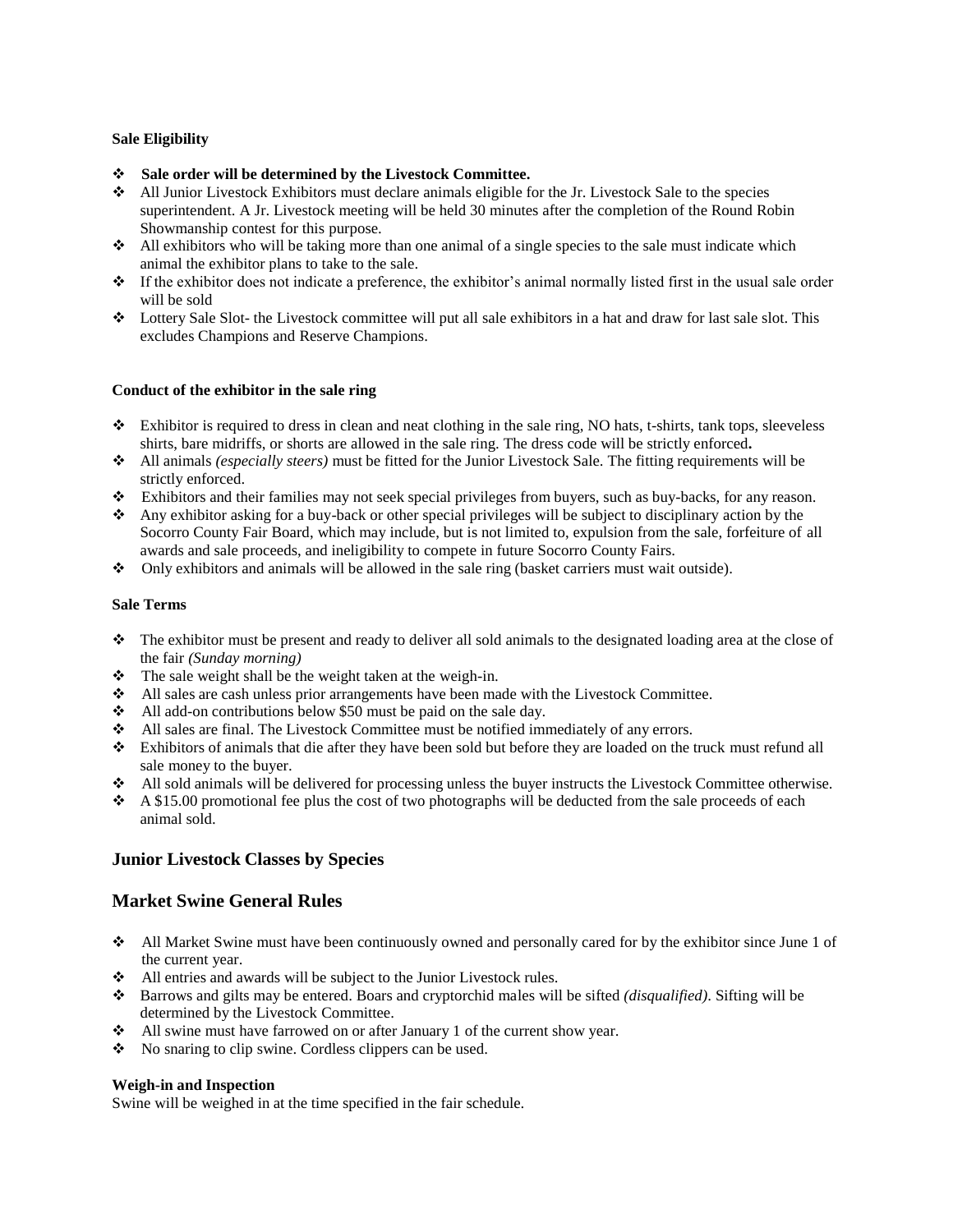- Swine must weigh between 200 and 270 lbs.
- All exhibitors or their representatives must be present at weigh in. **Animals must be taken through the scales by the exhibitor or another 4-H or FFA member; no adults will be allowed to take animals across the scales.**

### **Classification**

- All exhibitors or their representatives must be present at classifying.
- The Classifier will place all animals into breed classifications.
- $\div$  The decisions of the Classifiers are final.

### **Classes**

- 1. Poland China/Spotted Poland China
- 2. Berkshire
- 3. Duroc
- 4. Hereford
- 5. Dark OPB
- 6. Hampshire
- 7. Yorkshire
- 8. White OPB
- 9. Other Purebreds
- 10. Crosses
- $\triangleleft$  A class consists of a minimum of 6 animals.
- $\bullet$  A class can be combined with another breed class at the discretion of the Livestock Committee.

## **Showing Procedures**

 $\mathbf{\hat{P}}$  Whips, bats, pipes and brushes may be used in the show ring.

## **Champions and Reserve Champions**

- Each 1st place swine in each weight class within a breed class will show for champion of the breed.
- $\bullet$  Once a breed champion has been selected, the 2<sub>nd</sub> place swine from the weight class in which the champion was selected along with the other classes' first place swine will show for reserve champion of the breed.
- $\bullet$  If only one class exists, then the 1st and 2nd place of that class will be champion and reserve champion of the show.
- Once the champions have been selected, they will compete against each other for Grand Champion of the show.
- After the Grand Champion of the show has been selected, the remaining champions and reserve following grand champions will compete against each other for Reserve Champion of the show.

## **Determination of Swine to be sold at Auction**

- The number of swine to be sold will be posted prior to the show.
- $\bullet$  The sale order will be sale ring cake, meat pens of rabbit and poultry, Grand Champion market animals, Reserve Champion market animals, followed by the light to heavy weight classes following show order.
- The Livestock Committee will split proportionately the number of swine to be sold based upon a percentage of the total number of entries in each of the breed classes.
- The Livestock Committee will also split proportionately the number of swine to be sold within each breed class based upon a percentage of the number of entries in each of that breed's weight classes.
- $\bullet$  If the first place swine in its weight class is not sold, and then the second place swine will be sold, and so on.
- If none of the animals in a weight class are sold, then the highest placed animals from the weight class from which the champion was chosen will be sold.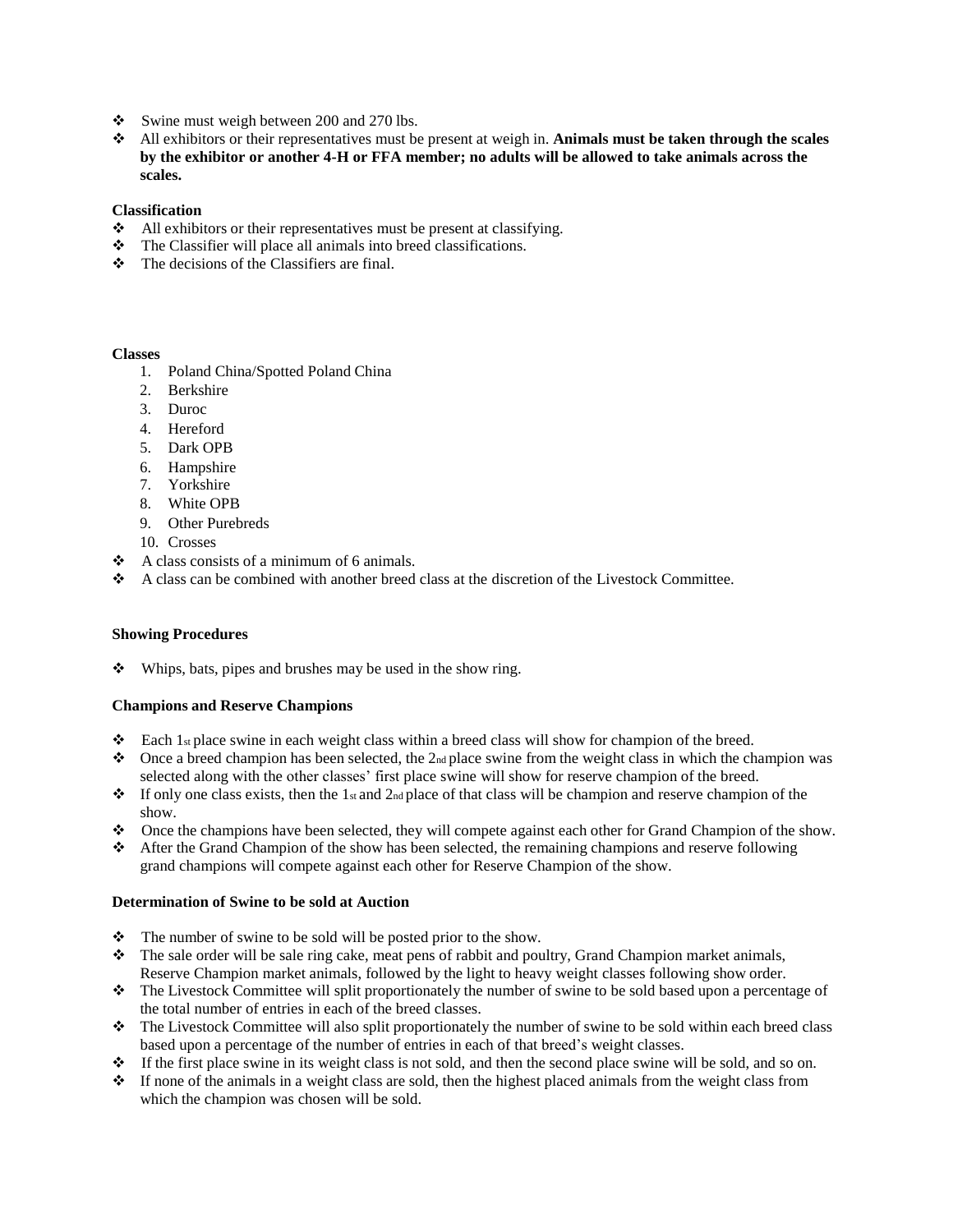- The next animal to be sold would be the highest placing from the Reserve Champion's class.
- No animal placing lower than  $6<sup>th</sup>$  place will be eligible for sale. With no other animal available within the class and then the species eligible for sale, the sale slot will be forfeited.
- The Livestock Committee will decide which animals will be sold if the above procedure does not produce a sale animal.

## **County Bred Market Swine General Rules**

- \* County-bred swine must be declared at the June tag-in.
- Swine must be bred, raised, and purchased from a Socorro County breeder.
- At the June tag-in, exhibitors must present Swine Face Papers that includes the breeders name and address.
- \* No exhibitor may show more than 1 swine in the County-bred show.
- All breeds will be shown together.
- All entries and awards will be subject to the Junior Livestock rules.
- Boosters are eligible to show.

#### **Classes**

- \* Twelve swine, regardless of weight, must be entered before a second class will be declared.
- The Livestock Committee will determine weight breaks if more than one class is deemed necessary.
- Official weights used at weigh-in for the Market Swine Show will be used to determine County-bred classes.

### **Premiums**

 The County-bred Market Swine Show will pay premiums based upon the number of entries and the amount of money in the premium fund.

## *All County-bred Shows are contingent upon producer and/or coordinator support.*

## **Meat Goats General Rules**

- $\bullet$  All Meat Goats must have been continuously owned and personally cared for by the exhibitor since June 1 of the current year.
- $\triangleleft$  All Meat Goats must be registered at the June check-in at the fairgrounds at the time specified by the Livestock Committee.
- All entries and awards will be subject to the Junior Livestock rules.
- $\triangleleft$  Only wethers and doe kids may be exhibited.
- All goats must have been born on or after January 1 of the current show year.

## **Weigh-in and Inspection**

- All exhibitors or their representatives must be present at weigh in. **Animals must be taken through the scales by the exhibitor or another 4-H or FFA member; no adults will be allowed to take animals across the scales.**
- All sheep and goats for exhibition *(other than castrated males)* must have USDA Scrapies I.D. Tags *(REQUIRED BY FEDERAL LAW)*
- $\triangleleft$  At weigh-in, all goats must weigh at least 55 lbs.
- $\triangleleft$  All Meat Goats must be uniformly shorn 3/8 inches or less above the knee and hock upon arrival.
- All Meat Goats must have their horns tipped. No sharp points allowed upon arrival.

## **Classification**

 $\triangle$  All meat goats will be shown by weight classes. 6 animals will constitute a class additional classes will be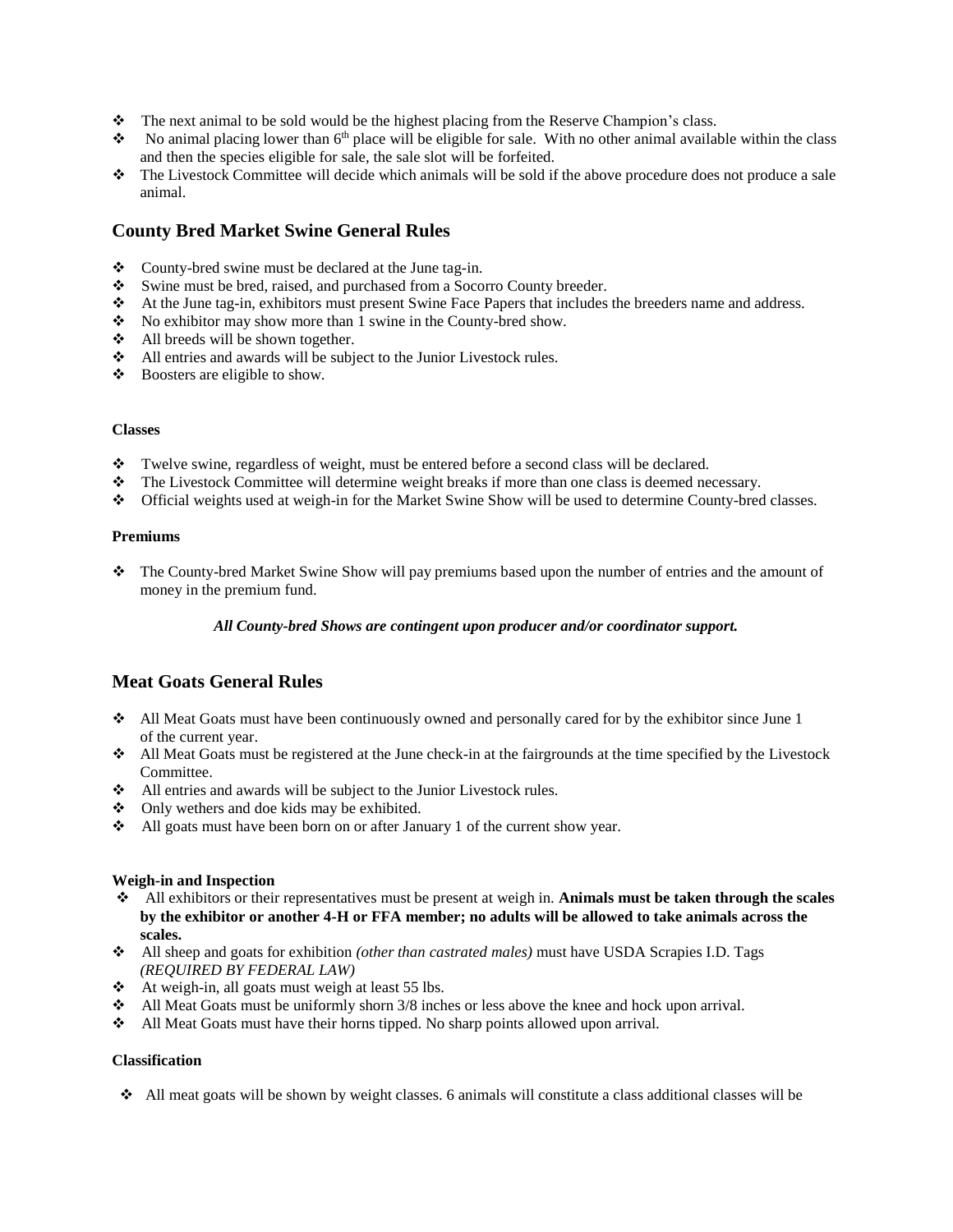added with every 6 additional animals.

### **Showing Procedures**

\*\* Exhibitors will be allowed to use halters, collars, and leads in the show ring.

### **Champions and Reserve Champions**

- $\bullet$  Each 1st place meat goat in each weight class will show for champion of the breed.
- $\bullet$  If only one class exists, then the 1st and 2nd place of that class will be champion and reserve champion of the show.
- After the Grand Champion of the show has been selected, the remaining champions and reserve following grand champions will compete against each other for Reserve Champion of the show.

### **Determination of Meat Goats to be sold at auction**

 The procedures outlined under Market Swine will be used to determine the selection of champion meat goats and to determine the meat goats to be sold and the sale order for meat goats.

## **County Bred Meat Goats General Rules**

- \* County-bred goats must be declared at the June tag-in.
- Goats must be bred, raised, and purchased from a Socorro County breeder.
- At Tag-in, exhibitors must present a signed bill of sale (made out to the exhibitor that includes the breeders name and address.
- No Exhibitor may show more than 1 goat in the County-bred show.
- All breeds will be shown together.
- All entries and awards will be subject to the Junior Livestock rules.
- Boosters are eligible to show.
- All sheep and goats for exhibition *(other than castrated males)* must have USDA Scrapies I.D. Tags *(REQUIRED BY FEDERAL LAW)*

#### **Classes**

12 goats, regardless of weight, must be entered before a second class will be declared.

- The Livestock Committee will determine weight breaks if more than one class is deemed necessary
- Official weights used at weigh-n for the Meat Goat Show will be used to determine County-bred classes.

## **Premiums**

\*\*\*\*\*\* The Country-bred Meat Goat Show will pay premiums based upon the number of entries and the amount of money in the premium fund.

## *All County-bred shows are contingent upon producer and/or coordinator support.*

## **Market Lambs General Rules**

All Market Lambs must be owned and records kept by the exhibitor beginning June 1 of the current year.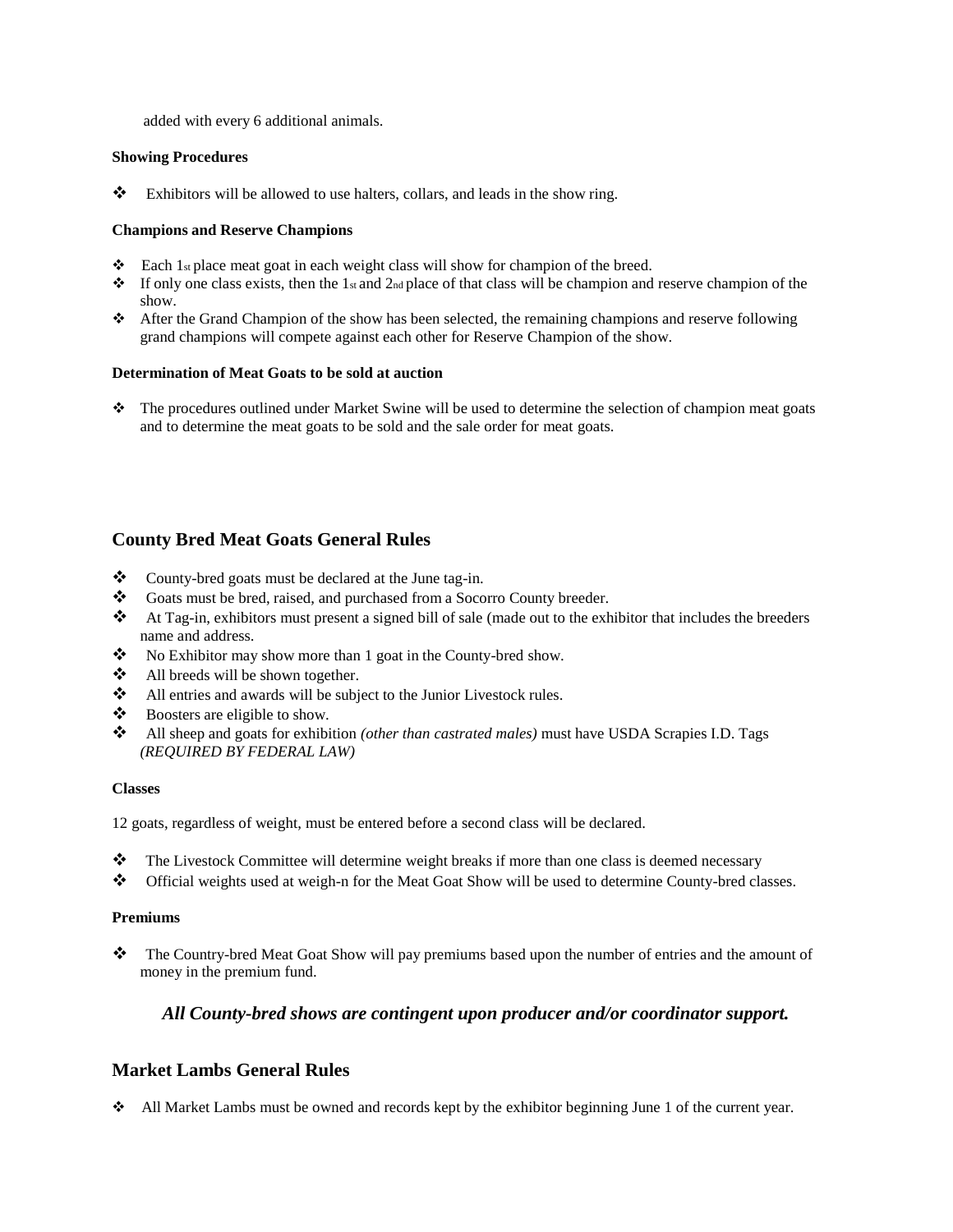- All entries and awards will be subject to Junior Livestock rules.
- Ewes and wethers may be entered. Rams and crytptorchid males will be sifted *(disqualified)* and will not be eligible for the livestock sale. Sifting will be determined by the Livestock Committee.
- All sheep and goats for exhibition *(other than castrated males)* must have USDA Scrapies I.D. Tags. *(REQUIRED BY FEDERAL LAW)*
- All lambs must have been born on or after January 1 of the current show year.

### **Weigh-in and Inspection**

- Lambs must be slick shorn 1/2 *(one-half)* inch or less before they arrive at the fairgrounds for the lamb show.
- All exhibitors or their representatives must be present at weigh-in. **Animals must be taken through the scales by the exhibitor or another 4-H or FFA member; no adults will be allowed to take animals across the scales.**
- Each lamb will be weighed at the time posted in the weigh-in schedule.
- $\triangleleft$  At weigh in, the lamb must weigh no less than 80 lbs. There is no upper weight limit.

#### **Classification**

- $\triangleleft$  All exhibitors or their representatives must be present at the scheduled time for classification.
- \* The classifier will place all animals in breed classes.

#### **Classes**

- 1. Fine wool- Western White Face
- 2. Dorset
- 3. Fine wool Cross
- 4. Blackface
- 5. Crosses
- 6. Other Purebreds
- $\triangle$  A breed class consists of at least six animals of a single breed.
- If there are not sufficient animals, classes may be combined at the discretion of the Livestock Committee.

#### **Showing Procedures**

Halters may be used in the show ring. **Note: an exhibitor using a halter is not eligible for showmanship.**

#### **Champions and Reserve Champions**

- Each 1st place lamb in each weight class within a breed class will show for champion of the breed.
- $\bullet$  Once a breed champion has been selected, the 2<sub>nd</sub> place lamb from the weight class in which the champion was selected along with the other classes' first place lamb will show for reserve champion of the breed.
- $\bullet$  If only one class exists, then the 1st and 2nd place of that class will be champion and reserve champion of the show.
- Once the champions have been selected, they will compete against each other for Grand Champion of the show.
- After the Grand Champion of the show has been selected, the remaining champions and reserve following grand champions will compete against each other for Reserve Champion of the show.

### **Determination of Lambs to be sold at auction**

 The procedures outlined under Market Swine will be used to determine the selection of champion lambs and to determine the lambs to be sold and the sale order for lambs.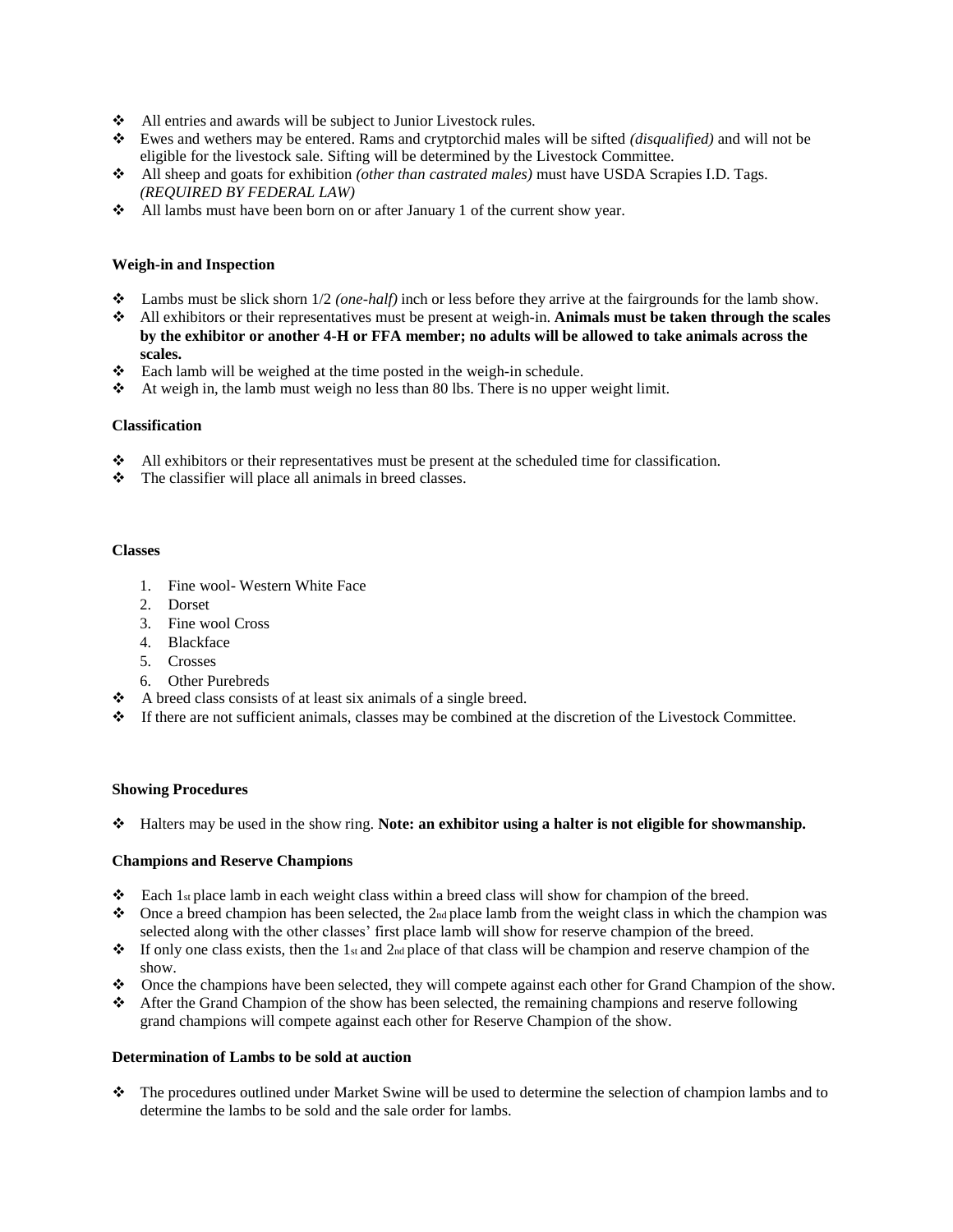# **County Bred Market Lambs General Rules**

- \* County-bred lambs must be declared at the June tag-in.
- Lambs must be bred, raised, and purchased from a Socorro County breeder.
- At-tag-in, exhibitors must present a signed bill of sale *(made out to the exhibitor)* that includes the breeders name and address.
- \* No exhibitor may show more than 1 lamb in the County-bred show.
- $\triangleleft$  All breeds will be shown together.
- All entries and awards will be subject to the Junior Livestock rules.
- Boosters are eligible to show.

```
 All sheep and goats for exhibition (other than castrated males) must have USDA Scrapies I.D. Tags.
(REQUIRED BY FEDERAL LAW)
```
#### **Classes**

- Twelve lambs, regardless of weight, must be entered before a second class will be declared.
- The Livestock Committee will determine weight breaks if more than one class is deemed necessary.
- Official weights used at weigh-in for the Market Lamb Show will be used to determine County-bred classes.

#### **Premiums**

 The County-bred Market Lamb Show will pay premiums based upon the number of entries and the amount of money in the premium fund.

## *All County-bred Shows are contingent upon producer and/or coordinator support.*

## **Market Steers General Rules**

- $\triangleleft$  All Market Steers must be owned and records kept by the exhibitor as of the tag-in day on the 3rd Saturday of March.
- All entries and awards will be subject to the Junior Livestock rules.

#### **Weigh-in and Inspection**

- First weigh-in for Market Steers will be held in March at a place and time designated by the Livestock Committee.
- \* The minimum weight to show is 1000 lbs. No sale will be listed for weights over 1350 lbs.
- Daily weight gains will be computed from the March weigh-in date until the County Fair weigh-in.
- $\div$  Weigh-in at the fair will be at the time specified in the fair schedule.
- Stags, heifers, cryptorchid males, etc., will be sifted *(disqualified)* by the Livestock Committee during the weigh-in inspection.
- $\triangleleft$  All exhibitors or their designated representatives must be present to weigh-in at the fair. Exhibitors must make every effort to bring their own steer(s) to the scales during weigh-in. **Animals must be taken through the scales by the exhibitor or another 4-H or FFA member; no adults will be allowed to take animals across the scales.**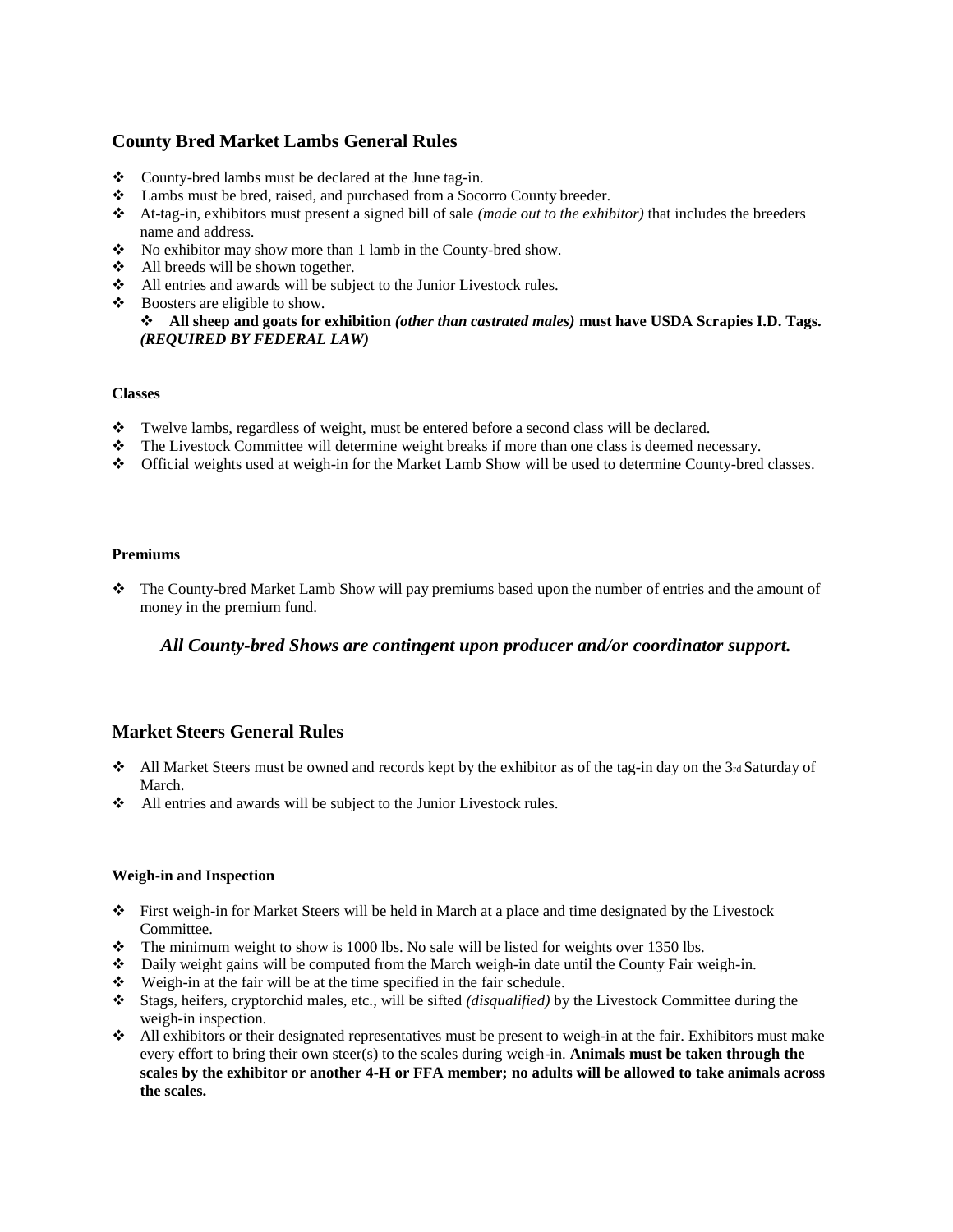### **Classification Classes**

- Classes will be broke by hip height. *(No Limit on class size. Classes will be determined by the Jr. Livestock Committee.) In the event that uniform classes cannot be formed without sacrificing the safety of exhibitors for various reasons the livestock committee will resolve to breaking steer classes by weights.*
- Hip height measurement will be taken at the fair during scheduled times for the Market Steer weigh-in.

### **Showing Procedures**

 Nose rings with leads may be used during the steer show. NOTE: Those exhibitors using nose rings with leads will not be eligible to win the Showmanship Award.

Any animal that cannot be controlled by the exhibitor will receive assistance from ring help in placing the animal *in a location that minimizes risk to the exhibitor, the animal and the others in the ring. The ring help cannot help in the showing of the animal and will only be used to keep the animal in the designated location. After being aided by ring help the exhibitor may not join in the procession of the show but remain in the designated area for the duration of that class. Utilization of the animal in the placing of the class will fall at the discretion of the judge.*

### **Champions and Reserve Champions**

- **Each 1st place steer in each class will show for Grand Champion of the show.**
- After the Grand Champion of the show has been selected, the class winners and  $2<sup>nd</sup>$  following the grand champion will compete against each other for Reserve Champion of the show. Steers will continue to be placed by pulling from the class of each previous winner until the top 5 steers have been awarded.

#### **Determination of Steers to be sold at auction**

 The procedures outlined under Market Swine will be used to determine the selection of champion steers and to determine the steers to be sold and the sale order for steers.

## **County Bred Market Steers General Rules**

- County-bred steers must be declared at the March weigh-in.
- Steers must be bred, raised, and purchased from a Socorro County breeder.
- \* No exhibitor may show more than 1 steer in the County-bred show.
- Steers shall be branded with a county brand.
- All breeds will be shown together.
- Boosters are eligible to enter the County Bred Market Steer Show; they are not eligible for the sale and will forfeit the opportunity for the Jr Livestock Sale and only receive the premiums awarded to that specificplacing. The next highest placing steer will assume the sale slot vacated by a booster member.
- There will be a sale slot added to the Jr Livestock Sale for the Champion county bred steer. *County Bred Steers may also show in the market steer class.* In the event that the Champion County Bred steer is not eligible due to making the sale in the market steer class or is pulled from the sale the opportunity will be passed to the next highest placing steer and will continue until the  $6<sup>th</sup>$  place steer. Any animal below a  $6<sup>th</sup>$  place is not eligible for the sale and the sale slot will be forfeited.
- $\div$  6 steers constitute a class. In the instance that there are not 6 county bred steers the additional sale slot will be forfeited.
- All entries and awards will be subject to the Junior Livestock rules.

Any animal that cannot be controlled by the exhibitor will receive assistance from ring help in placing the animal *in a location that minimizes risk to the exhibitor, the animal and the others in the ring. The ring help cannot help in the showing of the animal and will only be used to keep the animal in the designated location. After* being aided by ring help the exhibitor may not join in the procession of the show but remain in the designated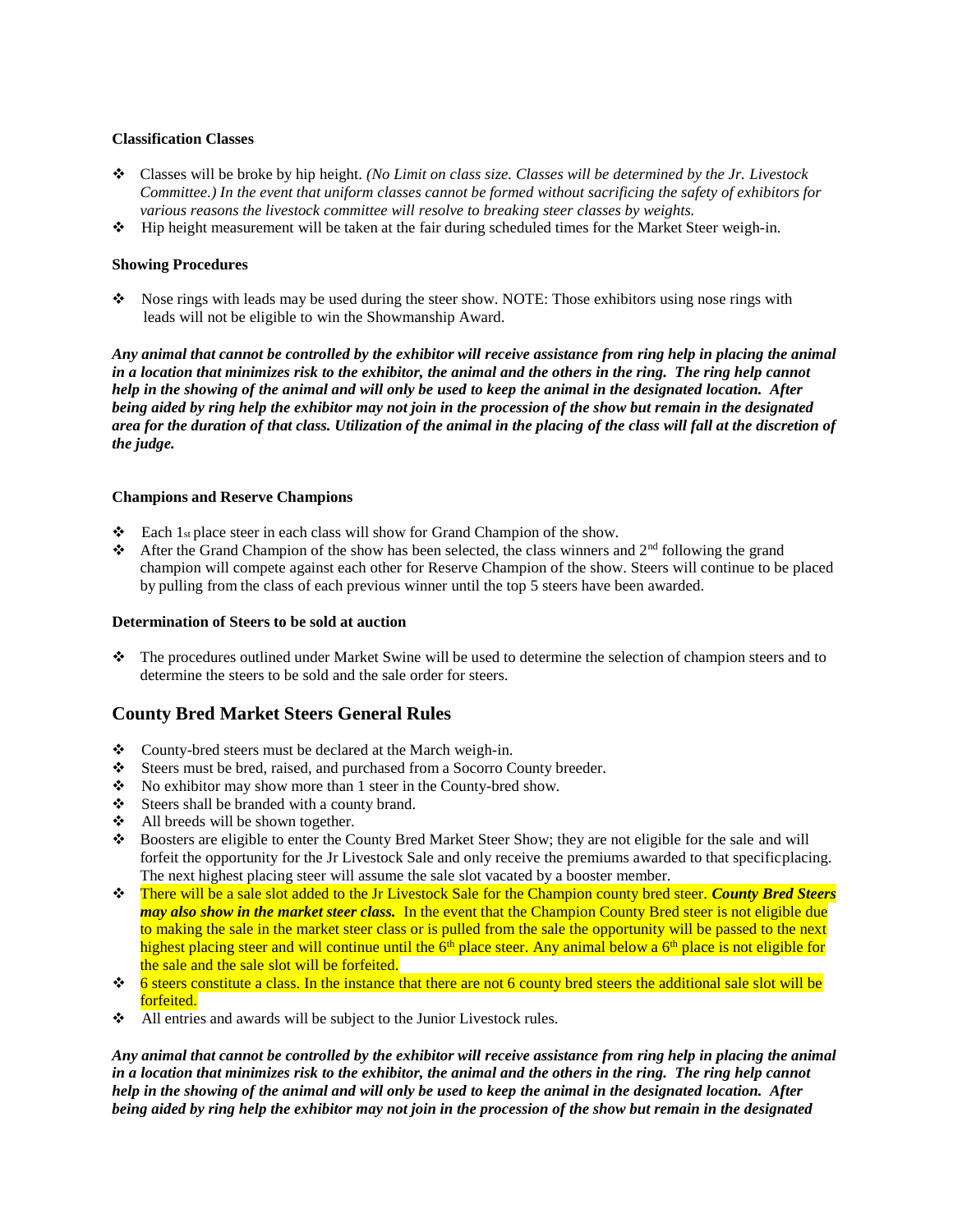area for the duration of that class. Utilization of the animal in the placing of the class will fall at the discretion of *the judge.*

### **Classes**

 Classes will be broke by hip height. *(No Limit on class size. Classes will be determined by the Jr. Livestock Committee.) In the event that uniform classes cannot be formed without sacrificing the safety of exhibitors for various reasons the livestock committee will resolve to breaking steer classes by weights*

#### **Premiums**

 The County-bred Market Steer Show will pay premiums based upon the number of entries and the amount of money in the premium fund.

### *All County-bred Shows are contingent upon producer and/or coordinator support.*

## **Replacement Dairy Heifers General Rules**

- Proof of ownership (ex. Bill of Sale) will be required.
- \* The exhibitor must have continuously owned the heifer or participated in a 4-H/FFA lease program no less than 90 days prior to the fair opening date.
- All entries and awards will be subject to the Junior Livestock rules.
- $\div$  Heifers will be classified by age.
- Breed registration is not required, but the heifers must show predominant breed characteristics.

### **Classes**

- In the event that not enough heifers are shown to make separate breed classes, breed classes will be combined at the discretion of the Replacement Dairy Superintendent or the Livestock Committee.
- One Dairy Heifer will be sold if there is a class (6 animals constitute a class). A second Dairy Heifer will be added to the sale if there are 18 or more heifers.

#### **Health Requirements**

- $\triangle$  A health certificate for each heifer is required.
- A negative TB test taken within 30 days of the fair is required if the heifer is 24 months of age unless the heifer Is from a New Mexico certified free herd.

## **Dispute Requirements**

Interpretation of the rules, if necessary, will be made by the Livestock Committee and the Fair Board.

## **Beef Breeding Heifers General Rules**

- All Beef Breeding Heifers must be registered in the name of the exhibitor. Boosters may enter and show in the Beef Breeding Heifer show.
- All Beef Breeding Heifers must be tagged-in at the same times as the steer tag-in. (Held in March)
- ◆ Beef Breeding Heifers must have been continuously owned by the exhibitor beginning the 3<sup>rd</sup> Sat of March.
- Beef Breeding Heifers must be managed under the supervision of the County Agents or Agricultural Education Advisor.
- Heifers must be over 12 months of age and under 22 months of age at the opening of the County Fair.
- All entries and awards will be subject to the Junior Livestock rules.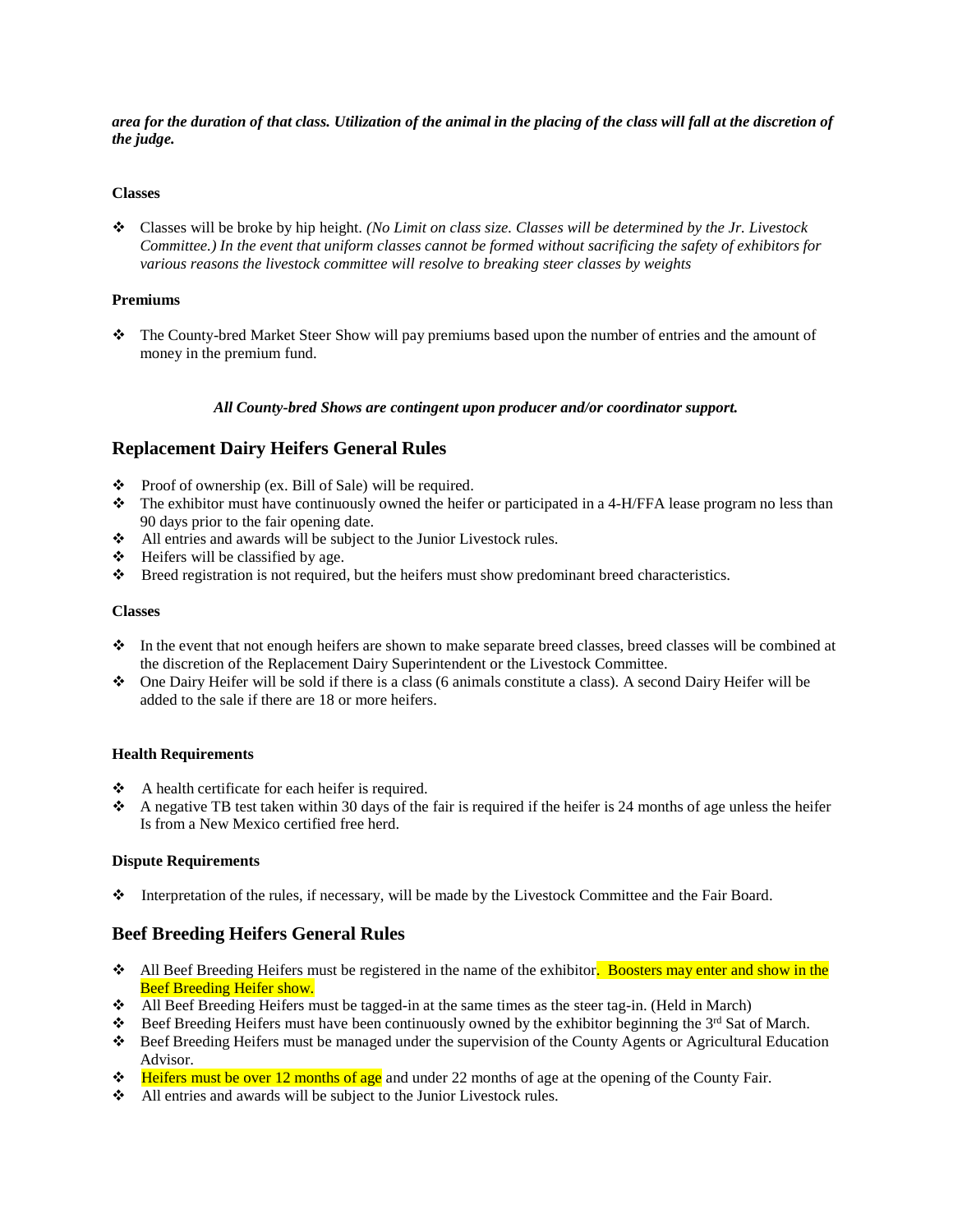## **Dairy Goats General Rules**

- $\bullet$  Proof of ownership (ex. Bill of Sale) will be required.
- $\bullet$  The exhibitor must have continuously owned the goat or participated in a 4-H/FFA lease program since June 1 prior to the fair opening date.
- Goats must be tattooed and have a fair issued ear tag.
- Goats must be equal to or less than 24 months of age.
- Goats must not be freshened or come into milk.
- 12 animals must be entered before a second class will be made.
- All goats must have a valid scrapies tag.

# **General Rules 4- H/FFA DIVISION - SMALL STOCK**

- A day in August will be identified place leg bands on chickens and tattoo rabbits
- All rabbits must be identified with a tattoo on their left ear.
- Rabbits must be tattooed prior to the fair.
- Exhibitors or their representatives must be present during judging to handle their rabbits.
- All 4-H/FFA entries and awards will be subject to the Junior Livestock rules.

# **Small Stock Division**

## **4- H/FFA Meat Pen Rabbits**

- $\triangle$  A group of 3 rabbits under 69 days of age and weighing not less than 3 lbs and not more than 5 lbs constitutes a Meat Pen of Rabbits.
- Any breed may be shown.
- Meat Pen Rabbits must be owned by the exhibitor by July 30 of the current year.

## **4- H/FFA Fancy Rabbits**

- $\triangleleft$  All Fancy Rabbit exhibits will be shown as single animals, one to a cage.
- $\div$  Superintendent will assign pens.
- $\triangle$  Any breed, sex, or age rabbit is eligible.
- \* Rabbits will be classified by sex or by breed.

## **4- H/FFA Meat Pen Poultry**

- A group of 3 birds 7 to 10 weeks old each weighing not less than 4lbs and not more than 5  $\frac{1}{2}$  lbs constitutes a single meat pen.
- $\triangle$  Any breed is acceptable.
- All Meat Pen Poultry will receive a numbered leg band upon arrival of the fair.
- All entries and awards will be subject to the Junior Livestock rules.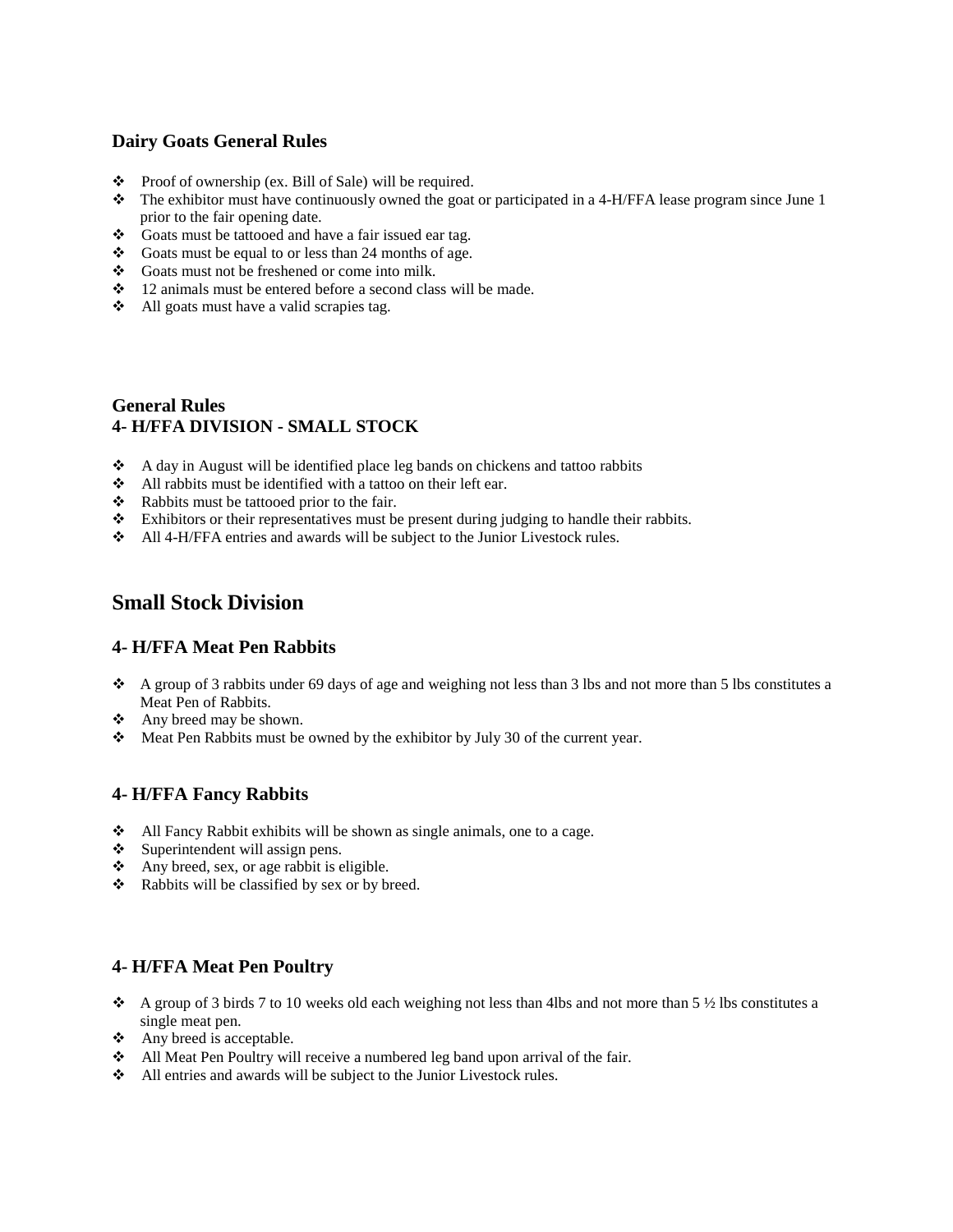## **4- H/FFA Fancy Poultry**

- $\triangle$  All Fancy Poultry exhibits will be shown as single animals, one to a cage. (Superintendent will assign pens.)
- Any breed, age, or sex of chicken, duck, turkey, dove, or goose is eligible.
- Classes will be Large Chicken, Bantam Chicken, Duck, Dove, Turkey, and/or Goose. Six birds constitute a class.
- Fancy Poultry will receive a numbered leg band upon arrival of the fair.
- All entries and awards will be subject to the Junior Livestock rules.

# **BOOSTERDIVISION- LIVESTOCK**

## **Booster Exhibitor Requirements**

## ❖

- $\bullet$  Exhibitors must be between the ages of 5 and 8 yrs. old. (They must have reached the age of 5 before January 1, of the current year)
- The Socorro County Fair Board strongly encourages booster youth to be registered as a Cloverbud in a 4-H club in Socorro County.

# **Booster Show Awards**

- Booster Goat show: participation ribbons.
- Booster Lamb Show: participation ribbons.
- \* Booster Fancy Poultry and Fancy Rabbit Shows: trophies.
- NOTE: Boosters do not participate in the Junior Livestock Sale.
- NOTE: Boosters are not eligible for Junior Livestock Awards.

# **Booster Goats General Rules**

- Only boosters who are between the ages of 5 and 8 yrs old may exhibit booster Goats. All exhibitors must be 5 yrs old as of January 1 of the current year.
- \* Boosters can show ANY goat except billy goats. Goats can either belong to the exhibitor or any 4-H or FFA member exhibiting meat goats.
- Parents are responsible for sizing children with goat to be shown.
- \* The Booster Goat Show will take place Thursday following the Meat Goat show at 9.
- \* The Livestock Department General Rules apply to the BoosterGoat Show.
- All goats for exhibition *(other than castrated males)* must have USDA Scrapies I.D. Tags *(REQUIRED BY FEDERAL LAW)*
- ◆ NO BILLY GOATS ARE ALLOWED TO BE SHOWN

## **Awards**

- All exhibitors in the Booster Goat Show will be showing for participation ribbons only.
- Boosters are not eligible for the Junior Livestock Sale.

## **Dispute Resolution**

 The Livestock Committee and the Fair Board will interpret the General Livestock Department Rules and/or the rules governing the BoosterGoat Show.